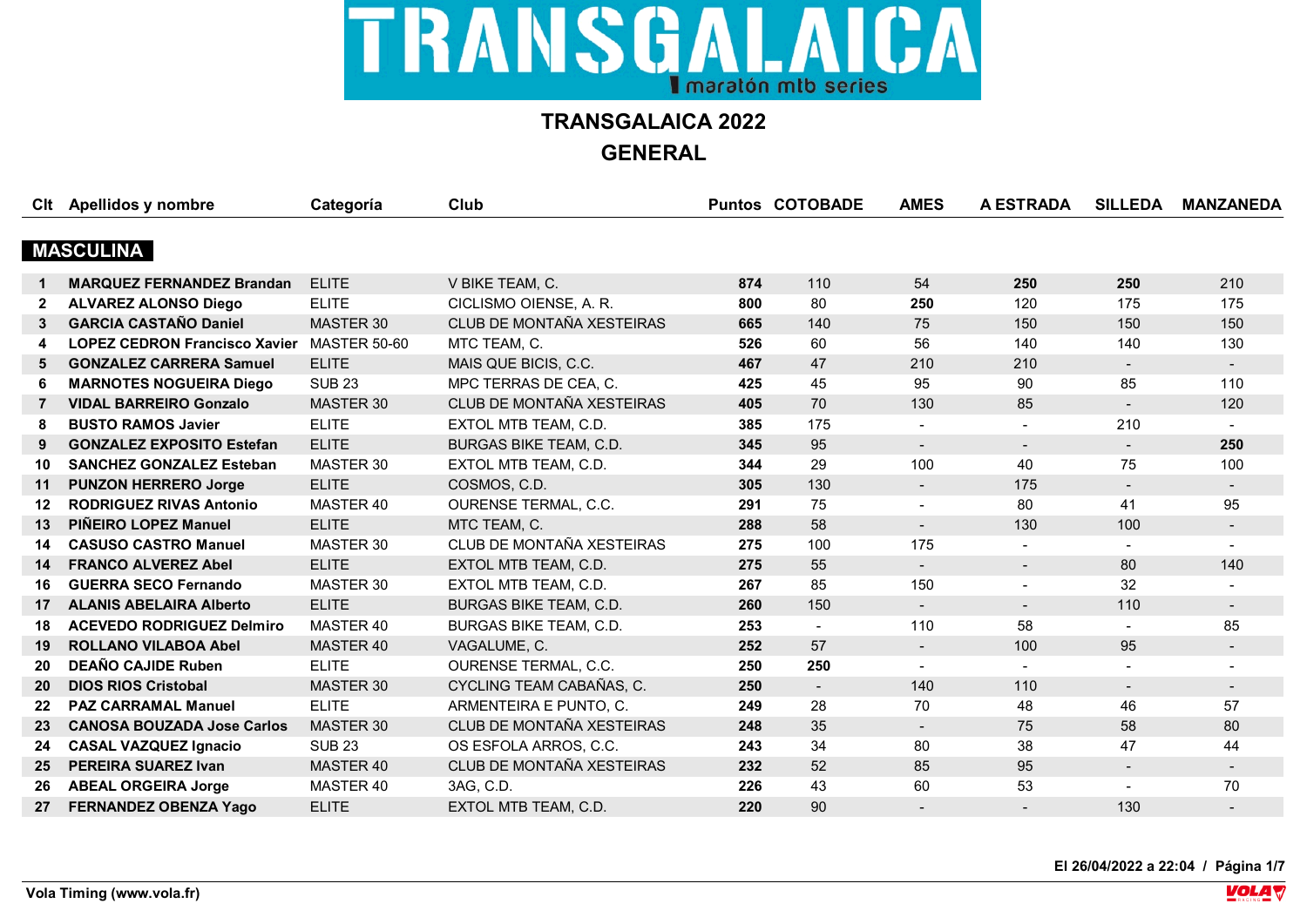**TRANSGALAICA 2022 GENERAL**

|                 | Clt Apellidos y nombre                        | Categoría           | Club                          |     | <b>Puntos COTOBADE</b>   | <b>AMES</b>              | <b>A ESTRADA</b> | <b>SILLEDA</b> | <b>MANZANEDA</b> |
|-----------------|-----------------------------------------------|---------------------|-------------------------------|-----|--------------------------|--------------------------|------------------|----------------|------------------|
|                 |                                               |                     |                               |     |                          |                          |                  |                |                  |
| 27              | PICO BOUZA Yago                               | <b>ELITE</b>        | VILALBA-AS PONTES, C.C.       | 220 | 20                       |                          | 50               | 60             | 90               |
|                 | <b>SENDIN RAMOS Brais</b>                     | <b>ELITE</b>        | MACEDA, C.C.                  | 210 | 210                      | $\blacksquare$           | $\blacksquare$   |                |                  |
| 29              | <b>ACEBEDO CARPINTERO Daniel</b>              | MASTER 30           | <b>BURGAS BIKE TEAM, C.D.</b> | 210 | 44                       | 65                       | 47               | 54             |                  |
| 31              | <b>NEIRA DIEGUEZ Alberto</b>                  | MASTER 40           | CLUB DE MONTAÑA XESTEIRAS     | 202 | 6                        | 43                       | 51               | 49             | 53               |
| 32 <sub>2</sub> | <b>LORENZO BALSA Jorge</b>                    | MASTER 40           | TRES LUNAS VALDEORRAS, C.D.   | 190 | 23                       | $\blacksquare$           | 42               | 65             | 60               |
| 33              | <b>VALIÑA AMEIJENDA Carlos</b>                | MASTER 40           | 3AG, C.D.                     | 188 | $\blacksquare$           | 50                       | 45               | 39             | 54               |
| 34              | <b>NOVOA PEREZ Jorge</b>                      | MASTER 40           | BURGAS BIKE TEAM, C.D.        | 185 | 65                       | 120                      | $\blacksquare$   | $\blacksquare$ |                  |
| 35              | <b>PEREZ CONDE Jose Maria</b>                 | <b>ELITE</b>        | O GROVE, C.C.                 | 176 | 15                       | 53                       | 55               | 53             |                  |
| 36              | <b>SUAREZ Jose Manuel</b>                     | MASTER 40           | BICI O CON, C.                | 175 | 30                       | 51                       | 44               | 50             |                  |
| 37              | <b>DIDYCH Eduard</b>                          | <b>ELITE</b>        | GRAFICAS LAR, P.C.            | 169 | $\blacksquare$           |                          | 56               | 55             | 58               |
| 38              | <b>GOMEZ BESTILLEIRO Jose Manuel</b>          | MASTER 40           | CLUB DE MONTAÑA XESTEIRAS     | 166 | 26                       | $\sim$                   | 65               | $\blacksquare$ | 75               |
| 39              | <b>RAÑA FUENTES Ivan</b>                      | <b>ELITE</b>        | TAMBRE BIKE, C.C.             | 164 | 50                       | 58                       |                  |                | 56               |
| 40              | <b>LOPEZ PILLADO Lazaro</b>                   | MASTER 30           | EO, C.C.                      | 159 | $\overline{\phantom{a}}$ | 34                       | 37               | 40             | 48               |
| 41              | <b>GOMEZ SANJURJO Daniel</b>                  | MASTER 30           | SEIXO BRANCO, C.C.            | 155 | $\overline{\phantom{a}}$ | 30                       | 33               | 42             | 50               |
| 42              | <b>CAO COSTOYA Javier</b>                     | MASTER 30           | JARNACHAS, A.D.               | 149 | $\mathbf{1}$             | 42                       | 30               | 27             | 49               |
| 42              | <b>IGLESIAS CARBALLO Pablo</b>                | MASTER 30           | SANOMEDIO, A.C.D.             | 149 | $\overline{a}$           | 57                       | 41               | 51             |                  |
| 44              | <b>GUERRA MAGAN Antonio</b>                   | MASTER 30           | BIKESTRADA, P.C.              | 146 | 31                       | 55                       | 60               | $\blacksquare$ |                  |
| 45              | LODEIRO RODRIGUEZ Jose Javier MASTER 40       |                     | TAMBRE BIKE, C.C.             | 142 |                          | 36                       | 26               | 29             | 51               |
| 46              | <b>FERNANDEZ PAMPIN Yago</b>                  | MASTER 40           | BICI VERDE, C.C.              | 135 | 41                       | $\blacksquare$           | 46               | 48             |                  |
| 47              | <b>QUINTANS CASTIÑEIRAS Ruben</b>             | <b>ELITE</b>        | FUNDEFRENOS C.C.              | 132 | 18                       | $\blacksquare$           | 57               | 57             |                  |
| 47              | <b>FERREIRO OTERO Marco Antonio MASTER 40</b> |                     | BTTEIROS COVA DA SERPE, C.    | 132 | $\blacksquare$           | 49                       | 27               | 56             |                  |
| 49              | <b>MONTES VARELA Marcos</b>                   | MASTER 40           | CLUB DE MONTAÑA XESTEIRAS     | 130 | 37                       |                          | 49               | 44             |                  |
| 50              | <b>LOIS BARREIRO Ernesto</b>                  | MASTER 40           | BELA OTERO, C.C.              | 128 | $\sim$                   | 37                       | 23               | 28             | 40               |
| 51              | <b>CANOSA CANOSA Uxio</b>                     | MASTER 40           | OS ESFOLA ARROS, C.C.         | 124 | $\blacksquare$           |                          | 54               | 70             |                  |
| 52              | <b>PARADA FOLGAR Manuel Angel</b>             | MASTER 30           | CLUB DE MONTAÑA XESTEIRAS     | 120 | 120                      | $\sim$                   | $\blacksquare$   | $\sim$         |                  |
| 52              | <b>TRASBACH SOMOZA Alejandro</b>              | MASTER 40           | CLUB DE MONTAÑA XESTEIRAS     | 120 | $\blacksquare$           | $\blacksquare$           | $\blacksquare$   | 120            |                  |
| 54              | <b>REY DOCAMPO Diego</b>                      | MASTER 30           | TAMBRE BIKE, C.C.             | 111 | 21                       | $\overline{\phantom{0}}$ | $\blacksquare$   | 90             | $\blacksquare$   |
| 54              | <b>DEUS GOMEZ Jose Manuel</b>                 | MASTER 40           | OS ESFOLA ARROS, C.C.         | 111 | $\overline{a}$           | 25                       | 21               | 24             | 41               |
| 56              | <b>PEREZ GONZALEZ Brais</b>                   | MASTER 30           | BURGAS BIKE TEAM, C.D.        | 106 | 36                       | $\blacksquare$           | 70               |                |                  |
| 56              | <b>FERNANDEZ RODRIGUEZ Julio</b>              | <b>MASTER 50-60</b> | 2 RUEDAS, C.C.                | 106 |                          | $\sim$                   | 31               | 36             | 39               |
| 58              | <b>REY DIEGUEZ Fernando</b>                   | <b>ELITE</b>        | EXTOL MTB TEAM, C.D.          | 102 |                          | 41                       | 24               | 37             |                  |

**El 26/04/2022 a 22:04 / Página 2/7**

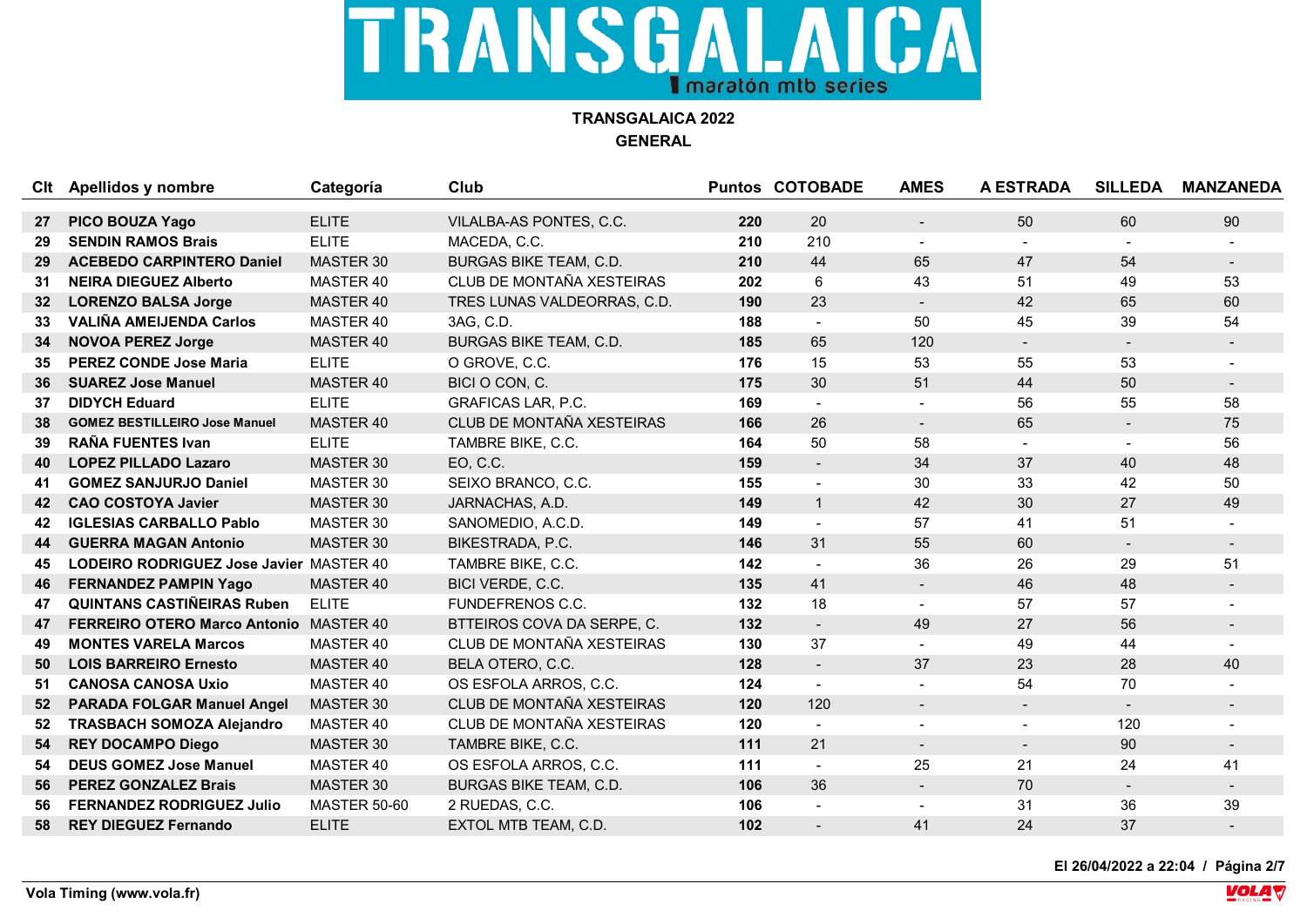**TRANSGALAICA 2022 GENERAL**

|    | Clt Apellidos y nombre                   | Categoría           | Club                      |     | <b>Puntos COTOBADE</b>   | <b>AMES</b>              | <b>A ESTRADA</b> | <b>SILLEDA</b>           | <b>MANZANEDA</b> |
|----|------------------------------------------|---------------------|---------------------------|-----|--------------------------|--------------------------|------------------|--------------------------|------------------|
|    |                                          |                     |                           |     |                          |                          |                  |                          |                  |
| 59 | PEÑA ALVAREZ Marcos                      | MASTER 40           | 3AG, C.D.                 | 101 | 19                       | $\overline{\phantom{a}}$ | 39               | 43                       |                  |
| 60 | <b>CUNDINS ORONS Ruben</b>               | <b>ELITE</b>        | MONTENEME, C. C.          | 100 | 8                        | 45                       | 17               | 30                       |                  |
| 61 | <b>HENRIQUEZ REINOSO Jose Enrique</b>    | <b>ELITE</b>        | X BIKES, C.C.             | 96  | 53                       | $\sim$                   | 43               | $\sim$                   |                  |
| 61 | <b>CABADO PRADO Julio</b>                | MASTER 30           | FRIOL, C.C.               | 96  |                          | 33                       | 25               | 38                       |                  |
| 63 | <b>LUSQUIÑOS DIZ Sergio</b>              | <b>ELITE</b>        | FORNELOS DE MONTES, A. D. | 94  | 14                       | 35                       | $\blacksquare$   | $\blacksquare$           | 45               |
| 64 | <b>PEREZ FERNANDEZ Jorge</b>             | MASTER 30           | OS ESFOLA ARROS, C.C.     | 91  |                          | $\sim$                   | 36               | $\overline{\phantom{0}}$ | 55               |
| 65 | <b>BAÑA MARTINEZ Samuel</b>              | MASTER 30           | TOXO, P.C.                | 90  | $\blacksquare$           | 90                       |                  |                          |                  |
| 66 | <b>MARIÑO ESTEVEZ Sergio</b>             | MASTER 30           | SANOMEDIO, A.C.D.         | 88  | 16                       | $\overline{7}$           |                  | $\sim$                   | 65               |
| 67 | <b>HERRAEZ GONZALEZ Daniel</b>           | <b>ELITE</b>        | CLUB DE MONTAÑA XESTEIRAS | 87  | 42                       | $\sim$                   | $\sim$           | 45                       | $\sim$           |
| 67 | <b>OTERO AMOR Carlos</b>                 | <b>MASTER 50-60</b> | CYCLING TEAM CABAÑAS, C.  | 87  |                          | 26                       |                  | 14                       | 47               |
| 69 | <b>MASCATO FERNANDEZ Yago</b>            | <b>MASTER 40</b>    | TOXO, P.C.                | 80  | 12                       | $\blacksquare$           | 34               | 34                       |                  |
| 70 | <b>BAÑA GRELA Francisco</b>              | MASTER 30           | COMPOSTELANO, C.C.        | 79  | 27                       | 52                       |                  |                          |                  |
| 71 | <b>GUERRA BLANCO Tito</b>                | MASTER 30           | CLUB DE MONTAÑA XESTEIRAS | 74  | $\overline{\phantom{a}}$ | 27                       | $\blacksquare$   | 11                       | 36               |
| 72 | <b>PEREZ MARTINEZ Gustavo</b>            | MASTER 30           | BICI O CON, C.            | 72  | 25                       | 47                       |                  |                          |                  |
| 72 | <b>JUSTO VILLANUEVA Oscar</b>            | <b>ELITE</b>        | RIAS BAIXAS, C.C.         | 72  | 24                       | 48                       |                  |                          |                  |
| 74 | <b>HERBELLO MARZAN Manuel Alberto</b>    | MASTER 40           | QUEBICI-MARCISPORT, C.    | 68  |                          | 18                       | 15               |                          | 35               |
| 75 | <b>VARA FIDALGO Alberto</b>              | MASTER 30           | BURGAS BIKE TEAM, C.D.    | 63  | $\blacksquare$           | $\blacksquare$           | $\sim$           | 21                       | 42               |
| 76 | <b>FONTAN TRONCOSO Roberto</b>           | MASTER 40           | CORBELO, C.C.             | 58  | $\sim$                   | 32                       | 13               | 13                       |                  |
| 77 | <b>FERNANDEZ CASAL David</b>             | <b>ELITE</b>        | NARON, C.C.               | 56  | 56                       | $\blacksquare$           |                  |                          | $\blacksquare$   |
| 78 | <b>ARAGUNDE CALVO David</b>              | <b>SUB 23</b>       | ARMENTEIRA E PUNTO, C.    | 55  | 3                        | $\blacksquare$           |                  | $\blacksquare$           | 52               |
| 78 | <b>PATIÑO VILAS Jose</b>                 | MASTER 40           | PINARIUM, C.D.            | 55  | $\blacksquare$           | 40                       | $\sim$           | 15                       |                  |
| 80 | <b>LIÑARES CUENCE Pablo</b>              | <b>ELITE</b>        | CLUB DE MONTAÑA XESTEIRAS | 54  | 54                       |                          |                  |                          |                  |
| 81 | <b>CASAL REY Antonio</b>                 | MASTER 30           | GLOBAL DXT TEAM, C.D.     | 53  | $\blacksquare$           | 31                       | 22               | $\sim$                   | $\blacksquare$   |
| 81 | <b>INSUA GARCIA Isaac</b>                | MASTER 40           | OS ESFOLA ARROS, C.C.     | 53  |                          | 28                       |                  | 25                       |                  |
| 83 | <b>DA COSTA DINIS Victor Manuel</b>      | <b>MASTER 50-60</b> | CORREDOIRA, P.C.          | 52  | $\overline{\phantom{0}}$ | 13                       | $\blacksquare$   | 10                       | 29               |
| 83 | <b>PEREZ COTELO Carlos Alberto</b>       | MASTER 40           | 3AG, C.D.                 | 52  | $\overline{\phantom{a}}$ | $\blacksquare$           | 52               |                          |                  |
| 83 | <b>LOPEZ GOMEZ Jose Antonio</b>          | <b>MASTER 40</b>    | <b>ESCURIALENSE C.C.</b>  | 52  | $\blacksquare$           | $\blacksquare$           | $\blacksquare$   | 52                       |                  |
| 86 | <b>RODRIGUEZ TRIÑANES Brais</b>          | MASTER 30           | 3AG, C.D.                 | 51  | 51                       |                          |                  |                          |                  |
| 87 | <b>CARRIL ROJAS Anxo</b>                 | <b>SUB 23</b>       | CORUXO, C.C.              | 49  | 49                       |                          |                  |                          |                  |
| 88 | <b>GONZALEZ GENDE Alejandro</b>          | <b>ELITE</b>        | MONTENEME, C. C.          | 48  | 48                       | $\sim$                   |                  |                          |                  |
| 88 | VILLANUEVA GOMEZ Jose Ramon MASTER 50-60 |                     | ARMENTEIRA E PUNTO, C.    | 48  |                          | 23                       |                  |                          | 25               |

**El 26/04/2022 a 22:04 / Página 3/7**

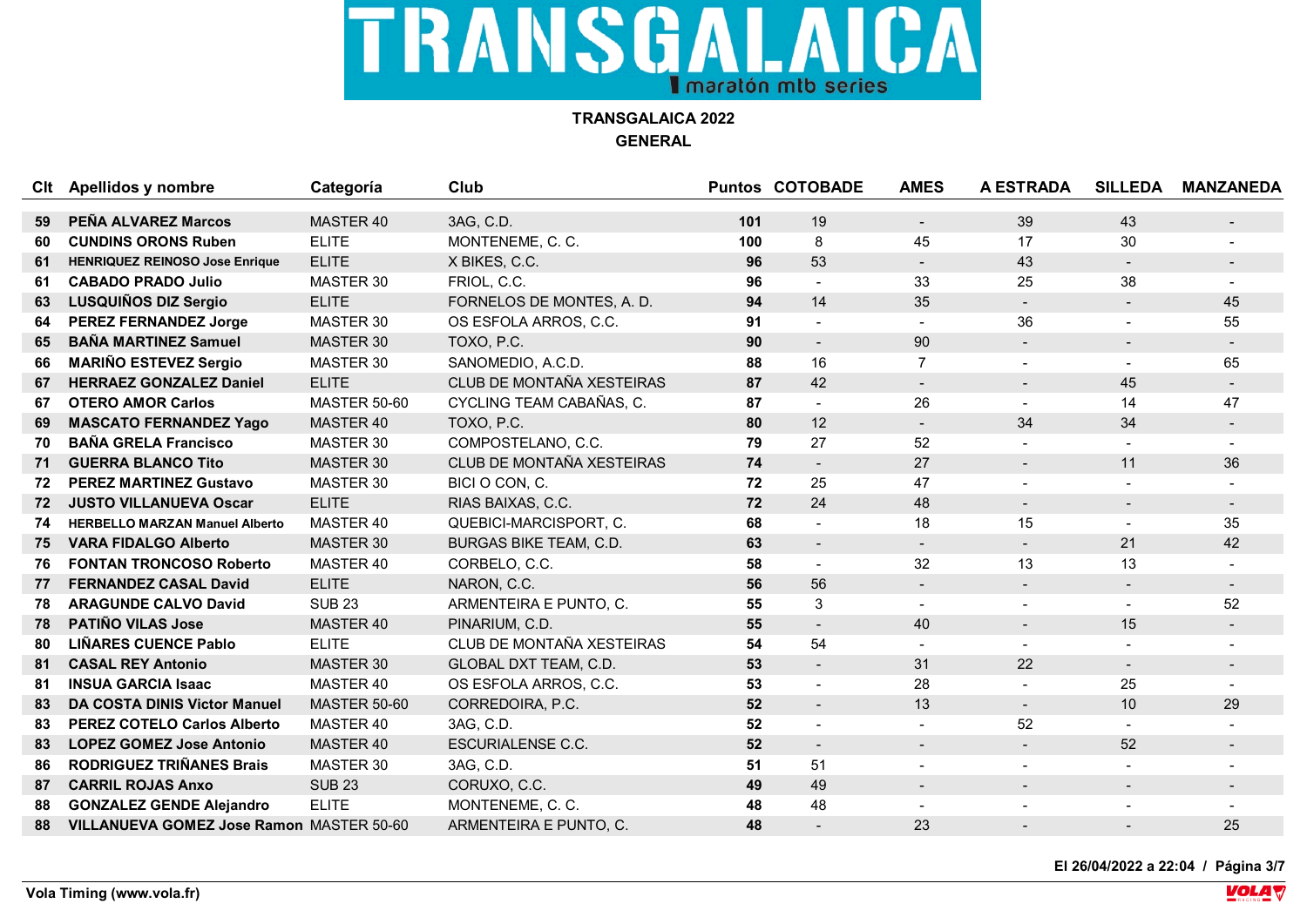

**TRANSGALAICA 2022 GENERAL**

|     | Clt Apellidos y nombre                      | Categoría           | Club                          |    | <b>Puntos COTOBADE</b>   | <b>AMES</b>              | <b>A ESTRADA</b>         | <b>SILLEDA</b> | <b>MANZANEDA</b> |
|-----|---------------------------------------------|---------------------|-------------------------------|----|--------------------------|--------------------------|--------------------------|----------------|------------------|
|     |                                             |                     |                               |    |                          |                          |                          |                |                  |
| 90  | <b>MOLDES BUCETA David</b>                  | <b>ELITE</b>        | ARMENTEIRA E PUNTO, C.        | 47 | $\blacksquare$           |                          |                          | 16             | 31               |
| 91  | <b>SANMIGUEL PEREZ Jose Carlos</b>          | MASTER 30           | <b>OURENSE TERMAL, C.C.</b>   | 46 | 46                       | $\blacksquare$           |                          |                |                  |
| 91  | <b>GESTO VILAS Alexis</b>                   | <b>ELITE</b>        | MONTENEME, C. C.              | 46 | $\blacksquare$           | 46                       | $\overline{\phantom{0}}$ |                |                  |
| 91  | <b>PENA OTERO Roberto</b>                   | <b>ELITE</b>        | VILALBA-AS PONTES, C.C.       | 46 |                          | 9                        |                          |                | 37               |
| 94  | <b>LOMBARDIA FERNANDEZ Daniel</b>           | MASTER 30           | EO, C.C.                      | 45 | $\overline{\phantom{0}}$ | 22                       | $\overline{\phantom{a}}$ |                | 23               |
| 94  | <b>FERNANDEZ LOPEZ Pablo</b>                | MASTER 30           | NARON, C.C.                   | 45 | $\overline{a}$           | 8                        | 14                       | 23             |                  |
| 94  | <b>GONZALEZ BASTOS Oscar</b>                | <b>MASTER 50-60</b> | MAIS QUE BICIS, C.C.          | 45 | $\blacksquare$           | 39                       | 6                        | $\sim$         |                  |
| 94  | <b>MUÑIZ ALVAREZ Juan Jose</b>              | MASTER 40           | O GROVE, C.C.                 | 45 | $\overline{\phantom{0}}$ |                          | $\overline{7}$           |                | 38               |
| 94  | <b>MARNOTES VILLANUEVA Antonio</b>          | <b>MASTER 50-60</b> | MPC TERRAS DE CEA, C.         | 45 | $\blacksquare$           | $\blacksquare$           | $\blacksquare$           | $\overline{2}$ | 43               |
| 99  | <b>CASTRO LOPEZ Rafael</b>                  | MASTER 40           | ATLETICO AGUZO, C.D.          | 44 | 11                       | $\blacksquare$           | $\blacksquare$           | 33             |                  |
| 99  | <b>GARCIA EIROA Eloy</b>                    | MASTER 30           | MONTENEME, C. C.              | 44 | $\blacksquare$           | 44                       | $\blacksquare$           | $\sim$         |                  |
| 101 | <b>DE ANDRES Anton</b>                      | MASTER 30           | PICARAÑA, A.D.C.              | 43 | $\blacksquare$           | 24                       | 19                       |                |                  |
| 102 | <b>DIOS RIOS Jorge</b>                      | MASTER 30           | ESTRADENSE, C.C.              | 42 | 10 <sup>°</sup>          | $\blacksquare$           | 32                       | $\blacksquare$ |                  |
| 103 | <b>GONZALEZ PEREZ Jose Antonio</b>          | MASTER 30           | BARBANZA, C.C.                | 41 | 13                       | $\overline{\phantom{0}}$ | 28                       |                |                  |
| 104 | <b>REGUEIRO LAGE Daniel</b>                 | MASTER 30           | CHANTADINO, C.C.              | 40 | 40                       | $\overline{\phantom{0}}$ | $\blacksquare$           |                |                  |
| 105 | <b>BUBA SOPKO Ricardo Martin</b>            | <b>JUNIOR</b>       | <b>BICICLETAS SANCHIS, CC</b> | 39 | 39                       | $\sim$                   | $\overline{a}$           |                |                  |
| 106 | <b>VALE GARCIA Marcos</b>                   | MASTER 40           | GRAFICAS LAR, P.C.            | 38 | 38                       | $\overline{\phantom{a}}$ |                          |                |                  |
| 106 | <b>RODRIGUEZ Ivan</b>                       | MASTER 40           | EO, C.C.                      | 38 |                          | 38                       |                          |                |                  |
| 108 | <b>FIGUEIRO CASTRO Jose Manuel</b>          | MASTER 40           | CLUB DE MONTAÑA XESTEIRAS     | 36 | $\blacksquare$           | 20                       | 16                       |                |                  |
| 108 | <b>GUEDE GARCIA Luis Alberto</b>            | MASTER 40           | <b>BURGAS BIKE TEAM, C.D.</b> | 36 | $\blacksquare$           | $\overline{\phantom{0}}$ | 4                        |                | 32               |
| 110 | <b>NOVO LOPEZ Manuel</b>                    | <b>ELITE</b>        | CAMBRE, C.C.                  | 35 | $\blacksquare$           | $\overline{\phantom{a}}$ | 35                       | $\blacksquare$ |                  |
| 110 | <b>FIGUEIRO CALO Jose Ramon</b>             | MASTER 30           | OS AFORCADOS MTB, C.C.        | 35 | $\overline{\phantom{0}}$ |                          | 9                        | 26             |                  |
| 110 | <b>SUAREZ COUSILLAS Dario</b>               | MASTER 30           | MONTENEME, C. C.              | 35 | $\blacksquare$           | $\blacksquare$           | $\blacksquare$           | 35             |                  |
| 113 | <b>RIVAS PRADO Alberto</b>                  | <b>ELITE</b>        | BICICLISTAS GALEGOS, A.D.     | 34 | $\overline{\phantom{0}}$ |                          |                          |                | 34               |
| 114 | <b>REGUEIRA RIVELA Jose Manuel</b>          | MASTER 40           | CHANTADINO, C.C.              | 33 | 33                       | $\overline{\phantom{a}}$ | $\overline{\phantom{a}}$ | $\blacksquare$ |                  |
| 114 | <b>GRANDIO LOPEZ Marcos</b>                 | <b>ELITE</b>        | BTTEIROS COVA DA SERPE, C.    | 33 | $\blacksquare$           | $\blacksquare$           |                          |                | 33               |
| 116 | <b>GARCIA DOMINGUEZ Sergio</b>              | MASTER 40           | EL PUERTO BWS, C.             | 32 | 32                       | $\blacksquare$           | $\blacksquare$           |                |                  |
| 117 | <b>PEREIRA GARCIA Jose Luis</b>             | <b>ELITE</b>        | CLUB DE MONTAÑA XESTEIRAS     | 31 |                          | 21                       | 10                       |                |                  |
| 117 | <b>QUINTEIRO LATAS Jose Manuel</b>          | MASTER 30           | BTT TRASDEZA, C.              | 31 | $\blacksquare$           | 11                       | $\blacksquare$           | $\blacksquare$ | 20               |
| 117 | <b>VERDIA VERDIA Jose Manuel</b>            | MASTER 40           | CICLOSQUINTENA, C.            | 31 | $\overline{a}$           | $\blacksquare$           |                          | 31             |                  |
|     | 120 CASTELO VAZQUEZ Jose Ramon MASTER 50-60 |                     | CLUB DE MONTAÑA XESTEIRAS     | 29 |                          | 29                       |                          |                |                  |

**El 26/04/2022 a 22:04 / Página 4/7**

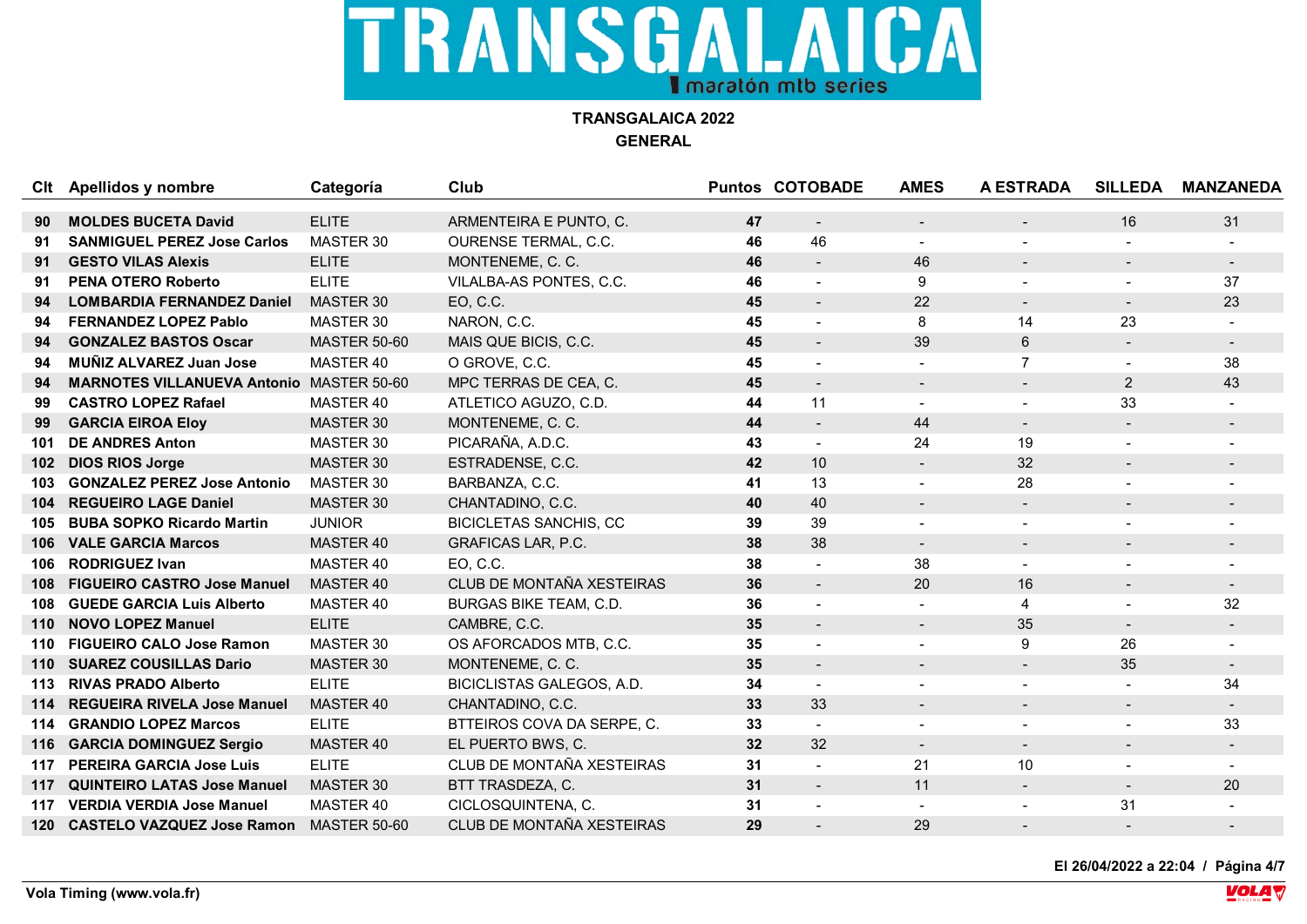**TRANSGALAICA 2022 GENERAL**

|      | Clt Apellidos y nombre                     | Categoría           | Club                          |    | <b>Puntos COTOBADE</b>   | <b>AMES</b>              | <b>A ESTRADA</b>         | <b>SILLEDA</b>           | <b>MANZANEDA</b> |
|------|--------------------------------------------|---------------------|-------------------------------|----|--------------------------|--------------------------|--------------------------|--------------------------|------------------|
|      |                                            |                     |                               |    |                          |                          |                          |                          |                  |
| 120  | <b>VAZQUEZ MARIÑAS David</b>               | MASTER 30           | MEDIA DUCIA, A.D.             | 29 | $\overline{\phantom{a}}$ |                          | 29                       |                          |                  |
| 122  | <b>SOUTO MARTINEZ Yago</b>                 | MASTER 30           | OS MOSQUETEIROS, C.C.         | 28 |                          |                          | $\overline{a}$           |                          | 28               |
| 123  | <b>CARDOSO COSTA Nelson Jose</b>           | MASTER 40           | OS MOSQUETEIROS, C.C.         | 27 | $\overline{7}$           | $\blacksquare$           | 20                       | $\blacksquare$           |                  |
| 123  | <b>COUSILLAS FIGUEIRAS Gines</b>           | MASTER 40           | 3AG, C.D.                     | 27 | 9                        |                          |                          | 18                       |                  |
| 123  | <b>FERNANDEZ VIDAL Porfirio</b>            | <b>ELITE</b>        | ARMENTEIRA E PUNTO, C.        | 27 | $\blacksquare$           | $\overline{\phantom{a}}$ | $\overline{\phantom{a}}$ | $\overline{\phantom{0}}$ | 27               |
| 126  | <b>PENA CARAMES Fernando</b>               | MASTER 40           | MONTES DO DEZA, C.C.          | 26 | $\blacksquare$           | $\blacksquare$           |                          |                          | 26               |
| 127  | <b>COUSO MARTINEZ Javier</b>               | MASTER 40           | FARTO, C.C.                   | 25 | $\blacksquare$           | 10                       |                          |                          | 15               |
| 128  | <b>SUAREZ SOUTO David</b>                  | MASTER 40           | QUEBICI-MARCISPORT, C.        | 24 | $\blacksquare$           |                          |                          |                          | 24               |
| 129  | <b>FERNANDEZ RODRIGUEZ Pablo</b>           | MASTER 30           | CASTROPOL DEPORTE, C.D.B.     | 22 | 22                       | $\blacksquare$           |                          | $\sim$                   |                  |
| 129  | <b>NUÑEZ DOMINGUEZ Ivan</b>                | MASTER 30           | MONFORTE, C.C.                | 22 |                          |                          |                          | 22                       |                  |
| 129  | <b>CASALDERREY RAMIREZ Aquilino</b>        | <b>MASTER 50-60</b> | RIBADUMIA, C.C.               | 22 | $\overline{\phantom{a}}$ | $\overline{\phantom{0}}$ | $\overline{\phantom{a}}$ |                          | 22               |
| 132  | <b>FERREIRO MOLEDO Francisco</b>           | MASTER 40           | AVELAIÑAS, C.C.               | 21 | $\blacksquare$           |                          | $\mathbf{1}$             | 20                       |                  |
| 132  | <b>CERRERA LORENZO Benedicto</b>           | MASTER 30           | SANOMEDIO, A.C.D.             | 21 | $\blacksquare$           |                          | $\blacksquare$           | $\overline{\phantom{0}}$ | 21               |
| 134  | <b>GARCIA DUBRA Juan</b>                   | MASTER 40           | 3AG, C.D.                     | 20 |                          | $\sim$                   | 12                       | 8                        |                  |
| 135  | <b>VILASO GONZALEZ Pablo</b>               | MASTER 40           | QUEBICI-MARCISPORT, C.        | 19 | $\blacksquare$           | 19                       |                          |                          |                  |
| 135. | <b>VALDES CASTRO Jorge</b>                 | MASTER 40           | <b>BURGAS BIKE TEAM, C.D.</b> | 19 | $\blacksquare$           |                          |                          | 19                       |                  |
| 135  | REBOREDO GONZALEZ Manuel Alberto MASTER 30 |                     | BTT TRASDEZA, C.              | 19 | $\blacksquare$           | $\blacksquare$           | $\blacksquare$           | $\sim$                   | 19               |
| 138  | <b>SILVA GARCIA Javier</b>                 | MASTER 40           | OS AFORCADOS MTB, C.C.        | 18 |                          |                          | 18                       |                          |                  |
| 138  | <b>VELOSO BLANCO Diego</b>                 | MASTER 40           | BICI O CON, C.                | 18 | $\blacksquare$           | $\blacksquare$           |                          | $\overline{\phantom{0}}$ | 18               |
| 140  | <b>OLIVEIRA ABOY Diego Antonio</b>         | MASTER 30           | CLUB DE MONTAÑA XESTEIRAS     | 17 | 17                       | $\blacksquare$           |                          |                          |                  |
| 140  | <b>CEREZO CERVANTES Francisco Javier</b>   | MASTER 40           | ALBURIDERS CLUB CICLISTA      | 17 | $\overline{\phantom{a}}$ | 17                       |                          |                          |                  |
| 140  | <b>UCHA PAZ Victor Manuel</b>              | <b>MASTER 50-60</b> | BUEU, C.C.                    | 17 | $\sim$                   |                          |                          | 17                       |                  |
| 140  | <b>LODEIRO RODRIGUEZ Luis Alberto</b>      | MASTER 40           | TAMBRE BIKE, C.C.             | 17 | $\blacksquare$           | $\blacksquare$           | $\overline{\phantom{0}}$ | $\blacksquare$           | 17               |
| 144  | <b>NUÑEZ VIDAL Manuel</b>                  | <b>ELITE</b>        | ARMENTEIRA E PUNTO, C.        | 16 |                          | 16                       |                          |                          |                  |
| 144  | <b>LORES ROMAY Jacobo</b>                  | <b>ELITE</b>        | ARMENTEIRA E PUNTO, C.        | 16 | $\blacksquare$           | $\sim$                   | $\blacksquare$           |                          | 16               |
| 146  | <b>LOPEZ PORTO Daniel Jose</b>             | MASTER 30           | NARON, C.C.                   | 15 | $\blacksquare$           | 15                       |                          |                          |                  |
| 147  | <b>REGO LOPEZ Marcos</b>                   | MASTER 30           | BTTEIROS COVA DA SERPE, C.    | 14 | $\blacksquare$           | 14                       | $\overline{\phantom{0}}$ |                          |                  |
| 147  | <b>MARTIN VARELA Alberto</b>               | MASTER 40           | BICI O CON, C.                | 14 |                          |                          |                          |                          | 14               |
| 149  | <b>LOPEZ GONZALEZ Ruben</b>                | MASTER 40           | BURGAS BIKE TEAM, C.D.        | 13 | $\blacksquare$           | $\blacksquare$           |                          |                          | 13               |
| 150  | <b>GARCIA GONZALEZ Jose</b>                | MASTER 40           | BURGAS BIKE TEAM, C.D.        | 12 |                          | 12                       |                          |                          |                  |
| 150  | <b>VAZQUEZ MARTINEZ Daniel</b>             | MASTER 30           | IN SITU, C.C.                 | 12 |                          |                          |                          | 12                       |                  |

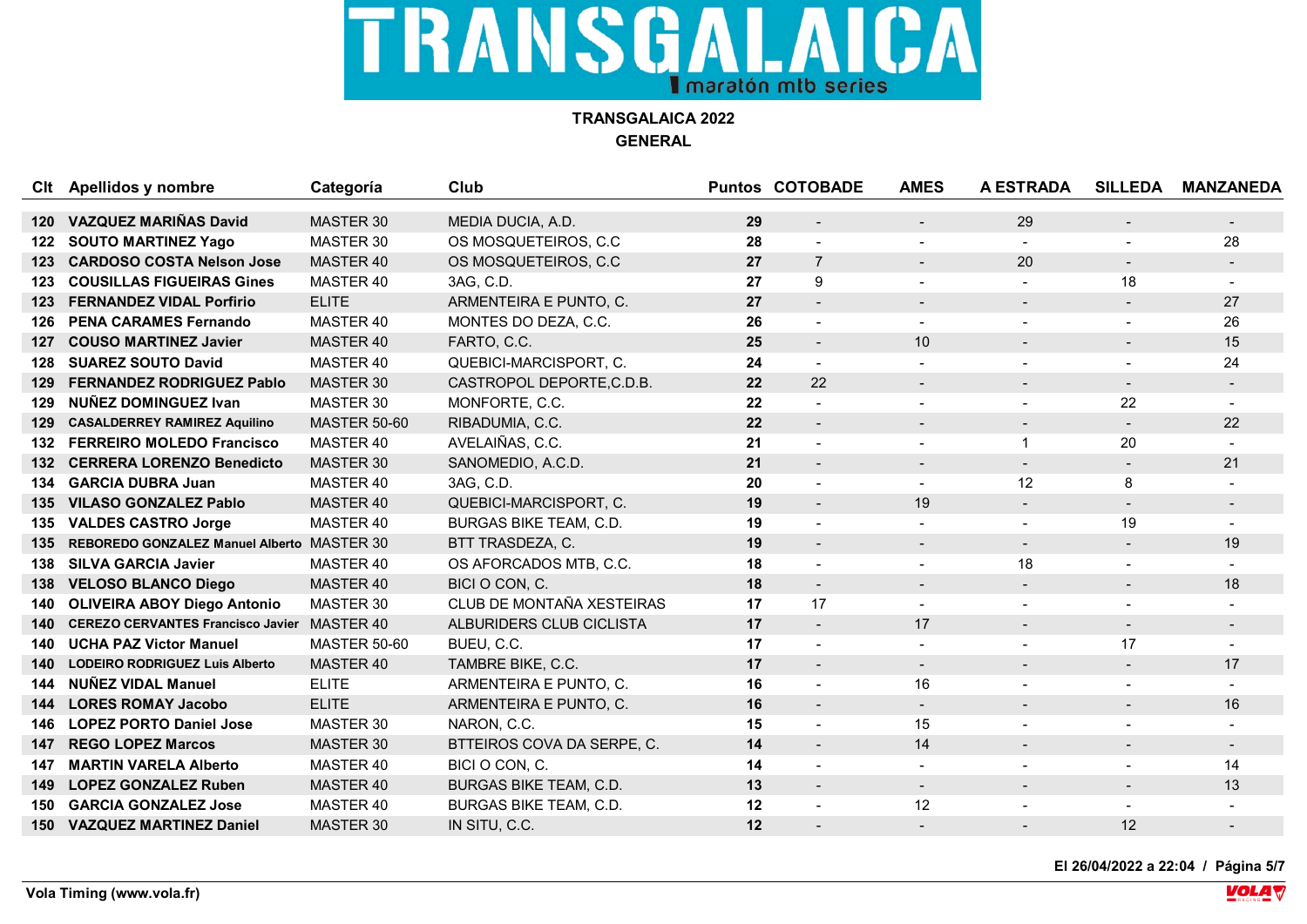

**TRANSGALAICA 2022 GENERAL**

| Clt | Apellidos y nombre                     | Categoría           | Club                          |                         | <b>Puntos COTOBADE</b>   | <b>AMES</b>              | <b>A ESTRADA</b>         | <b>SILLEDA</b>           | <b>MANZANEDA</b> |
|-----|----------------------------------------|---------------------|-------------------------------|-------------------------|--------------------------|--------------------------|--------------------------|--------------------------|------------------|
|     |                                        |                     |                               |                         |                          |                          |                          |                          |                  |
| 150 | <b>CREGO MIRA Esteban</b>              | MASTER 30           | OS ESFOLA ARROS, C.C.         | 12                      |                          |                          |                          |                          | 12               |
| 153 | <b>DEZA SAEZ Ringo</b>                 | MASTER 40           | CORBELO, C.C.                 | 11                      |                          |                          | 11                       |                          |                  |
| 153 | <b>SAAVEDRA GONZALEZ Victor Jose</b>   | MASTER 40           | CLUB DE MONTAÑA XESTEIRAS     | 11                      | $\overline{\phantom{0}}$ | $\overline{\phantom{0}}$ | $\overline{\phantom{0}}$ |                          | 11               |
| 155 | <b>MATO CAMIÑO Jose Miguel</b>         | MASTER 40           | BIKESTRADA, P.C.              | 10                      |                          |                          |                          |                          | 10               |
| 156 | <b>ASPEREZ DOPAZO David</b>            | MASTER 40           | ARMENTEIRA E PUNTO, C.        | 9                       | $\blacksquare$           |                          |                          | 9                        |                  |
| 156 | RODRIGUEZ GONZALEZ Francisco Jose      | <b>MASTER 50-60</b> | CHANTADINO, C.C.              | 9                       | $\overline{\phantom{0}}$ |                          |                          |                          | 9                |
| 158 | <b>SUEIRO RODRIGUEZ Oscar</b>          | MASTER 40           | BICICLETAS CHINQUENA R.T., C. | 8                       | $\overline{\phantom{a}}$ |                          | 8                        |                          |                  |
| 158 | <b>SANTIAGO MACIAS Miguel Angel</b>    | MASTER 40           | FORNELOS DE MONTES, A. D.     | 8                       |                          |                          |                          |                          | 8                |
| 160 | PEREIRAS VAZQUEZ Nelson                | <b>MASTER 30</b>    | DO SALNES, C.C.               | $\overline{7}$          |                          |                          |                          | $\overline{7}$           |                  |
| 160 | <b>TOJEIRO LUACES Eloy</b>             | <b>SUB 23</b>       | CARIÑO, C.C.                  | $\overline{7}$          |                          |                          |                          |                          | $\overline{7}$   |
| 162 | <b>VENTOSA CELA Ruben</b>              | MASTER 30           | RIBADOULLA, A.S.D.            | 6                       |                          | 6                        |                          |                          |                  |
| 162 | <b>MONTEAGUDO TRONCOSO David ELITE</b> |                     | ARMENTEIRA E PUNTO, C.        | 6                       |                          |                          |                          | 6                        |                  |
| 162 | <b>PEREZ PORTELA Adrian</b>            | MASTER 30           | MONTES DO DEZA, C.C.          | 6                       |                          |                          |                          |                          | 6                |
| 165 | <b>CASTRO CARDOSO Miguel</b>           | <b>ELITE</b>        | POIO BIKE CLUB                | 5                       | 5                        |                          |                          |                          |                  |
| 165 | <b>GONTAN OTERO Juan Manuel</b>        | MASTER 40           | BICIS OLIVEIRA, C.C.          | $5\phantom{1}$          | $\overline{\phantom{a}}$ | 5                        | $\blacksquare$           |                          |                  |
| 165 | TORRON VAZQUEZ-NOGUEROL Jacobo         | MASTER 30           | PICARAÑA, A.D.C.              | 5                       |                          |                          | 5                        |                          |                  |
| 165 | <b>BLANCO MENDEZ Jorge</b>             | <b>ELITE</b>        | AVELAIÑAS, C.C.               | 5                       |                          |                          |                          | 5                        |                  |
| 165 | <b>FERNANDEZ CANOSSA Gustavo</b>       | MASTER 40           | OURENSE TERMAL, C.C.          | 5                       |                          |                          |                          |                          | 5                |
| 170 | <b>FERNANDEZ Luis</b>                  | <b>ELITE</b>        | AVANZA, A.D.                  | $\overline{\mathbf{4}}$ | $\overline{4}$           | $\blacksquare$           | $\overline{\phantom{0}}$ | $\overline{\phantom{0}}$ |                  |
| 170 | <b>CAAMAÑO SESTAYO Santiago</b>        | MASTER 40           | MUROS, C.C.                   | 4                       |                          | 4                        |                          |                          |                  |
| 170 | <b>MACEIRAS FIGUEIRAS Adrian</b>       | <b>MASTER 30</b>    | MUROS, C.C.                   | 4                       | $\blacksquare$           |                          |                          | 4                        |                  |
| 170 | <b>CORDO LAGE Simon</b>                | MASTER 30           | X BIKES, C.C.                 |                         |                          |                          |                          |                          |                  |
| 174 | <b>FERNANDEZ COSTAS David</b>          | MASTER 30           | MASTER DA LOURIÑA, C.         | 3                       | $\blacksquare$           | 3                        | $\blacksquare$           | $\overline{\phantom{0}}$ |                  |
| 174 | <b>MOSQUERA VILLAVERDE Valentin</b>    | MASTER 30           | CLUB DE MONTAÑA XESTEIRAS     | 3                       |                          |                          | 3                        |                          |                  |
| 174 | <b>GONZALES ESPAÑA Eduardo</b>         | MASTER 40           | MASTER MORRAZO, C.            | $\mathbf{3}$            | $\blacksquare$           | $\blacksquare$           | $\overline{\phantom{0}}$ | $\mathbf{3}$             |                  |
| 177 | <b>MOREIRA PEREIRO Adrian</b>          | MASTER 30           | 3AG, C.D.                     | $\overline{2}$          | $\overline{2}$           |                          |                          |                          |                  |
| 177 | <b>GOMEZ GOMEZ Francisco Javie</b>     | MASTER 40           | FARTO, C.C.                   | $\overline{2}$          | $\blacksquare$           | $\overline{2}$           | $\overline{\phantom{0}}$ |                          |                  |
| 177 | RECAREY BECERRA Manuel Alejandro       | MASTER 40           | ARTEIXO-MB3, C.C.             | $\overline{2}$          |                          |                          | $\overline{2}$           |                          |                  |
| 180 | <b>ANDRES LAGO Jonathan</b>            | MASTER 40           | PLAN C, C.D.                  | $\mathbf 1$             |                          |                          |                          |                          |                  |
| 180 | <b>BORRAJO VILA Felix</b>              | MASTER 40           | ADO MOURE, C.C.               | 1                       |                          |                          |                          |                          |                  |